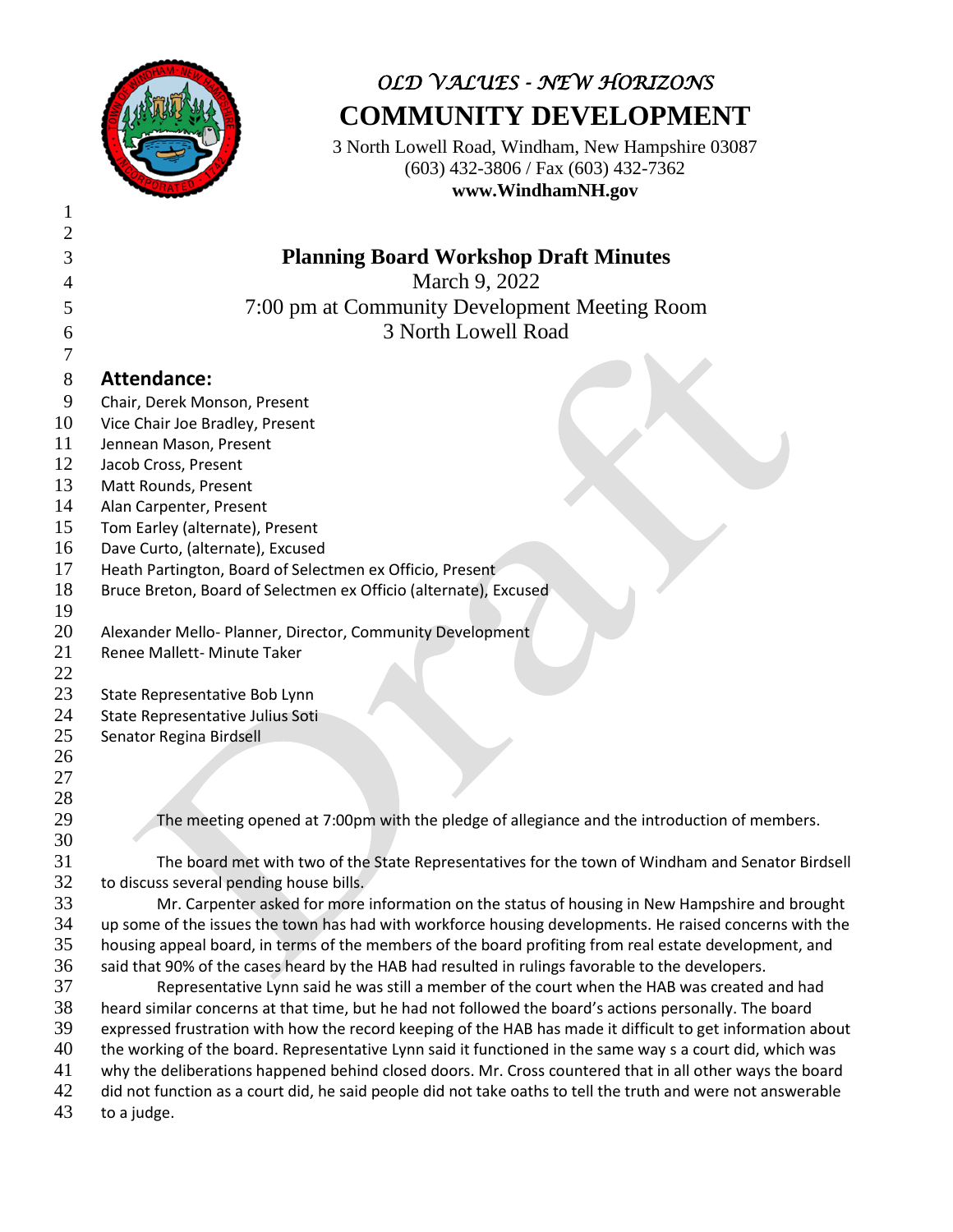Senator Birdsell said she had a long-standing opposition to the HAB. She said she was concerned about Mr. Cross's contention that minutes were not kept, that votes were taken in secret, and that the meetings were not recorded. Representative Lynn said that there was recourse to appeal an HAB decision 47 in court so he thought there would have to be a recording. Mr. Mello said that the HAB website stated that<br>48 the recordings of the meeting was the official record and that requests to access the recordings should be the recordings of the meeting was the official record and that requests to access the recordings should be made to the clerk. Mr. Cross said previously when he had requested the recordings he was given a Word .doc with the list of decisions and no other information.

 Senator Birdsell suggested an expansion of the HAB membership to change the makeup of the board and to bring in more diverse viewpoints. Mr. Carpenter, to the agreement of Mr. Cross and Mr. Earley, expressed more interest in dissolving the HAB rather than trying to fix it. He said residents were opposed to having people in Concord making land use decisions abut what would be built in their own backyards. Mr. Partington said at the Zoning Board level cases were often appealed and sent back to the ZBA. He said he would like to see the same process for Planning Board decisions. Senator Birdsell said she would support dissolving the HAB but that she thought the reality was that a Plan B would be needed in case dissolution was not possible. Representative Lynn said he thought leadership in the house made dissolution unlikely.

 Mr. Cross said that long term the HAB was going to get only more unpopular but he was concerned how much damage they would cause before they were dissolved. Mr. Cross felt that a one-sided view was being shared in Concord. Chair Monson asked what the board could do to help fix or abolish the HAB. Senator Birdsell said the board should share their feedback about the HAB with the municipal association. She said they needed to see that the municipalities were unhappy with the working of the HAB. Senator Birdsell said more Planning Boards should meet with their representatives as they were meeting now. Rep. Lynn agreed that the legislature needed to hear the other side of the story. He cited a colleague who was initially against the HAB and did not vote in favor if it's creation, who had come to say she had seen the value of it. He said without counterpoints he was not surprised that they were in favor of it. Senator Birdsell said the board might not think there was a workforce housing crisis but that the push was coming from the 70 Governor to create more affordable housing to attract a younger population to the state.<br>71 Mr. Carpenter shared some of the efforts the board had made over the vears tryin

Mr. Carpenter shared some of the efforts the board had made over the years trying to encourage more housing diversity and how they had failed. He said shrinking lot sizes in hopes of getting more affordable homes had resulted in giant houses on tiny lots. Creating an elderly housing ordinance so seniors could downsize and age in place resulted in townhouses priced in the high six figures. Chair Monson said the issue was not just workforce housing, as the town currently had an age restricted housing case in front of the HAB.

77 Senator Birdsell said it was too late to do anything now but that she was prepared to create two bills, one to abolish the HAB and one to change the makeup of the board, if she was re-elected. Rep. Lynn said he was not ready to commit to abolishing the HAB at this point as he felt he needed to do more independent research on the subject but that he thought expanding the HAB board members was doable. 81 He suggested other process changes that might help solve some of the issues municipalities were having with the HAB.

83 Senator Birdsell said it was important to have other Planning Board members come in and testify 84 against the HAB if the bills she was suggesting were created. The board thanked the representatives for meeting with them. 

 Mr. Cross motioned to make Mr. Earley Chair of the Planning Board. Mr. Rounds seconded the motion. Mr. Carpenter asked if Mr. Earley had been sworn in. Mr. Earley said he had been sworn in as a trust fund trustee but not the Planning Board. Mr. Carpenter said he could be seated for Vice Chair Bradley but that could not be made the Chair at this point. Mr. Cross withdrew his motion. 

March 9, 2022 Planning Board Minutes Draft